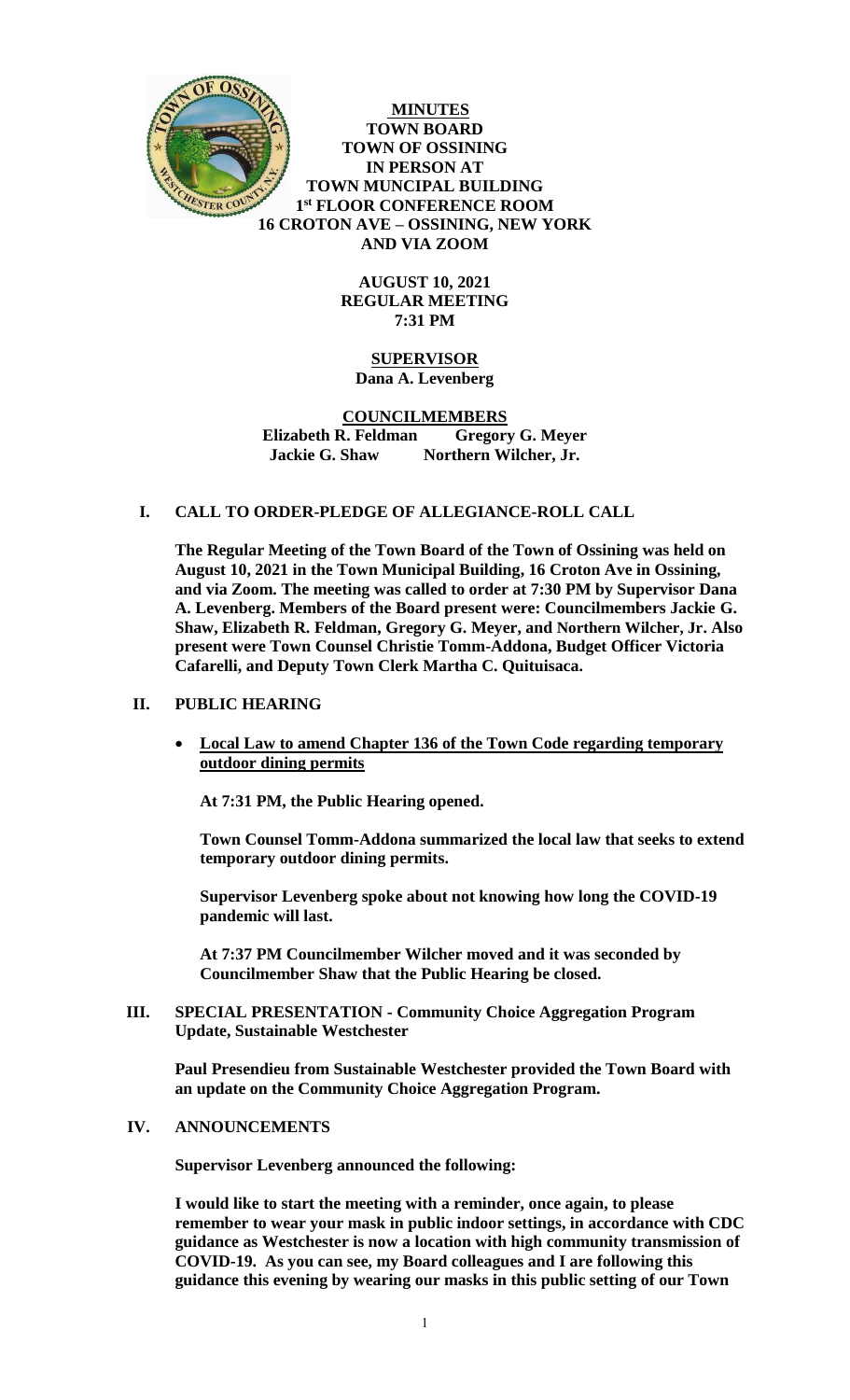**Board Room. Please remember masks are now required to be worn in public spaces in Town and Village of Ossining-owned buildings for both visitors and employees, regardless of vaccination status. These actions are in place to protect us all from the spread of COVID-19, especially the even more infections Delta variant. Please please please, do your part and protect yourself and your family by getting vaccinated as soon as possible. Vaccines are still our best defense against COVID-19 and it has been encouraging to see vaccination numbers increase exponentially across the country in response to this continuing crisis we are facing as a nation. It has never been easier to get vaccinated. Most pharmacies offer walk in appointments, and the Ossining Volunteer Ambulance Corp, OVAC, is vaccinating at their headquarters on Clinton Avenue on Wednesdays and Fridays. OVAC will also be at the Summer Concert Series this Friday with a vaccination pop-up for concert goers. If you have questions about the vaccine, [www.vaxupwestchester.org](http://www.vaxupwestchester.org/) is a great resource for facts and the Westchester County Department of Health has set up a phone line for residents to speak one-on-one with nurses and doctors about the vaccines. Call 914-995- 5800 to be connected with a healthcare professional in either English or Spanish to ask questions. Please get your facts from verified sources like healthcare providers, because we know and the data show that these vaccines save lives with extremely, extremely low risk for serious negative side effects. The County has ongoing vaccine clinics at 20 S. Broadway in Yonkers and 134 Court Street in White Plains for COVID-19 vaccines and back-to-school vaccines for eligible young children. The Yonkers clinic is open Mondays and Thursdays from 4pm to 7pm and the White Plains clinic is open Fridays from 10am to 1pm. Call in advance for an appointment for back-to-school vaccines at 914-995-5800, but walk-ins for COVID-19 vaccines are welcome.** 

**Get ready for another installment of our Summer Concert Series and Food Truck Fridays this Friday with the Mike Risko Band performing starting at 7pm. In light of the COVID-19 numbers ticking up, we ask all attendees to wear their masks, regardless of vaccination status, at all times when in crowded settings and not in your "pod" enjoying your meal and beverage. Please follow this guidance so we can continue the summer fun for the remaining weeks. We will post and share the final line-up of food trucks and craft beverage corral later in the week, but I have gotten some sneak previews and it looks great. Make sure you are following the Town of Ossining, Greater Ossining Chamber of Commerce, and Sing Sing Kill Brewery on Facebook for the latest updates, and definitely come hungry on Friday. Thank you to our amazing Summer Concerts and Food Truck Fridays planning team of the Greater Ossining Chamber of Commerce, Sing Sing Kill Brewery, Mike and Miriam Risko, and Superintendent of Rec & Parks Bill Garrison. We hope to see you there! And don't miss the last installment of the Summer Acoustic Music Series at Market Square tomorrow night, August 11, at 7pm for a performance by Two's Company.** 

**Public outreach for the Comprehensive Plan continues – as we near the release of a Draft Comprehensive Plan we are seeking additional community feedback in an effort to highlight some of the larger policies and ideas to be discussed in the draft plan. The Plan will continue to incorporate the input from this summer engagement into the final guide for the initiatives and policies for the Town to consider for further planning and development as defined in the Plan. The Steering Committee members will be using posters as an easy way to engage people in this conversation and to make sure people stay informed as to when the draft Comp Plan is released. So, if you see a Steering Committee member at an event this summer or posters stationed at a local business, please take a moment to say hi and respond to the interactive activities seeking your input. We are looking forward to sharing the final results with the community, so stay tuned!** 

**The Village of Ossining is seeking community input on their 2021 application to the New York State Downtown Revitalization Initiative. In its fifth year, this program will invest \$200 million in up to 20 downtowns statewide and we want**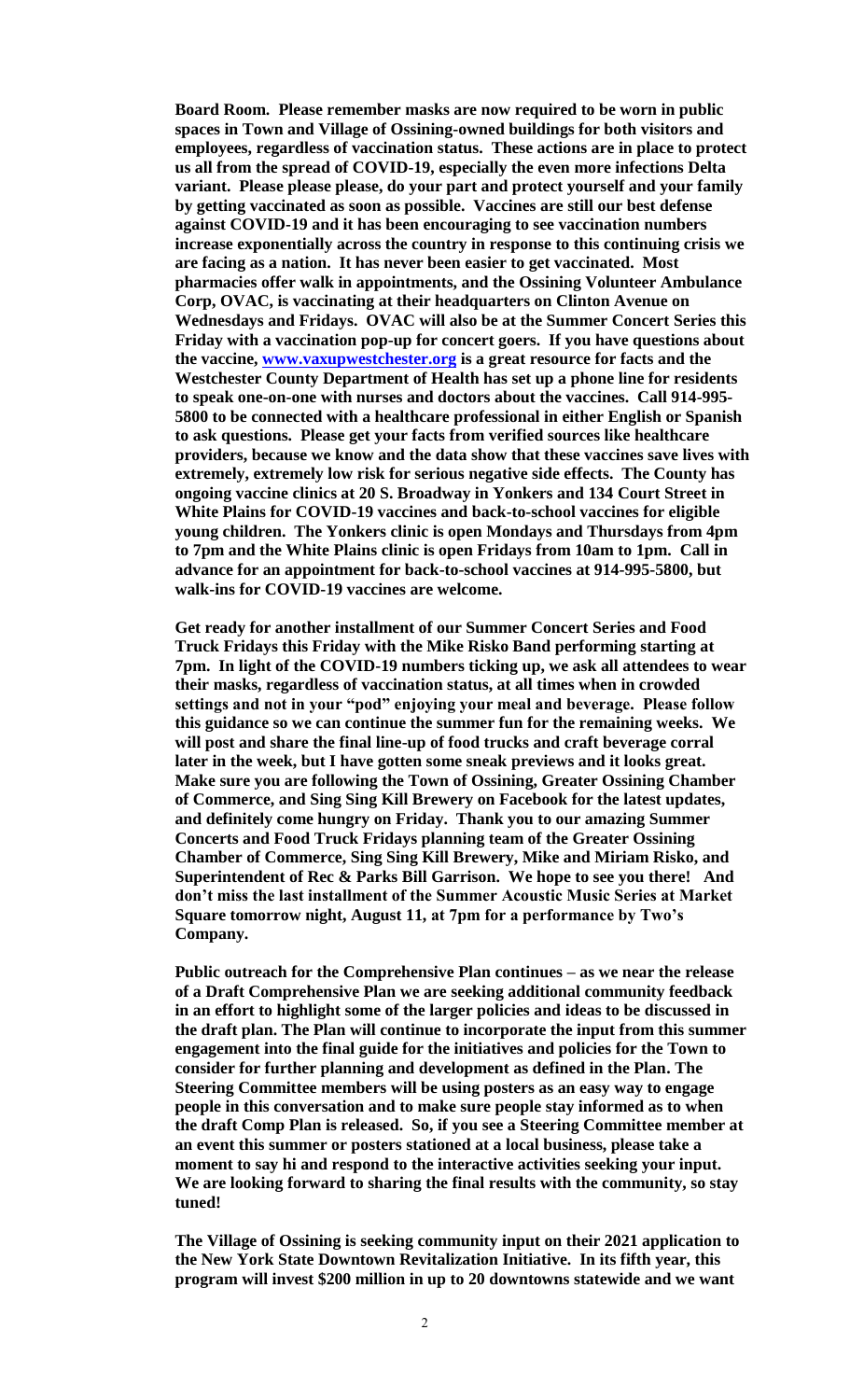**some of that coming to Ossining! The Village of Ossining was a finalist in 2019, and with your help, Ossining could very well be the winner this year. Both an English language and a Spanish language input session will be held this Thursday, August 12 via Zoom. The English session will start at 5:30pm (use Meeting ID 917 9737 9895 to join) and the Spanish session will start at 7:30pm (use Meeting ID 943 8223 4518 to join).** 

**There will be a Gravestone Cleaning Workshop hosted by the Ossining Historic Cemeteries Conservancy this Saturday, August 14 from 9am to 12noon at Dale Cemetery. Follow the yellow arrows when you arrive at the cemetery. This is a great way to get community service hours, and learn more about Ossining's rich history.** 

**Also this Saturday, August 14 at 9am, Elisha Simpson of Crossover Yoga Project will be holding a Trauma Conscious Yoga Class as part of Mind, Body, Spirit – Ossining at Louis Engel Park. I joined last month's session, and you are not going to want to miss this relaxing morning with the backdrop of the Hudson, I think we could all use a few extra moments to breathe these days!**

**Please remember that the New York State Emergency Rental Assistance Program is ongoing and offers assistance to households behind on rent. Apply today at nysrenthelp.otda.ny.gov, or visit ww.westchestergov.com/housinghelp or simply dial 211 to get help with your application. New York State also has funds available to provide financial help to New Yorkers who lost income during the pandemic and were otherwise ineligible for other federal relief programs, through the Excluded Workers Fund. Visit dol.ny.gov/EWF for more information. This pandemic has been challenging for many, but please remember there is a lot of help out there for families experiencing financial hardship at this time.** 

**We are expecting a heatwave in our area over the next few days. The Louis Engel Park spray park will be open extended hours for people to cool down. Con Edison has shared they are prepared to respond should there be any power outages associated with added stress on the grid from increased use of air conditioners, or severe thunderstorms as the heat breaks. They also ask for everyone to conserve energy whenever possible at this time, so if you are not home, turn the A/C's up to take pressure off the power grid. Please stay safe and cool!**

**Finally, we learned this afternoon that Governor Andrew Cuomo announced he would be resigning his position in light of the Attorney General's investigation of his alleged sexual harassment and misconduct. Lieutenant Governor Kathy Hochul is now poised to become the first female governor of the State of New York. It has been a long time for women to step into the highest offices of our government, and I am proud to be a New Yorker today. I am hopeful our state government can now continue to focus on the important work that needs to be done on many fronts, especially the pandemic, on behalf of all New Yorkers.**

**V. LIAISON REPORTS**

**Councilmember Feldman spoke about the Historic Sparta Walking Tour with Alan Stahl that the Jug Tavern of Sparta is hosting on August 15, 2021 and September 19, 2021. Reservations can be done online.** 

#### **VI. PUBLIC COMMENT ON AGENDA ITEMS**

### **VII. BOARD RESOLUTIONS**

#### **A. Approval of Minutes—Regular Meeting – July 27, 2021**

**Councilmember Wilcher moved and it was seconded by Councilmember Shaw that the following resolution be approved.**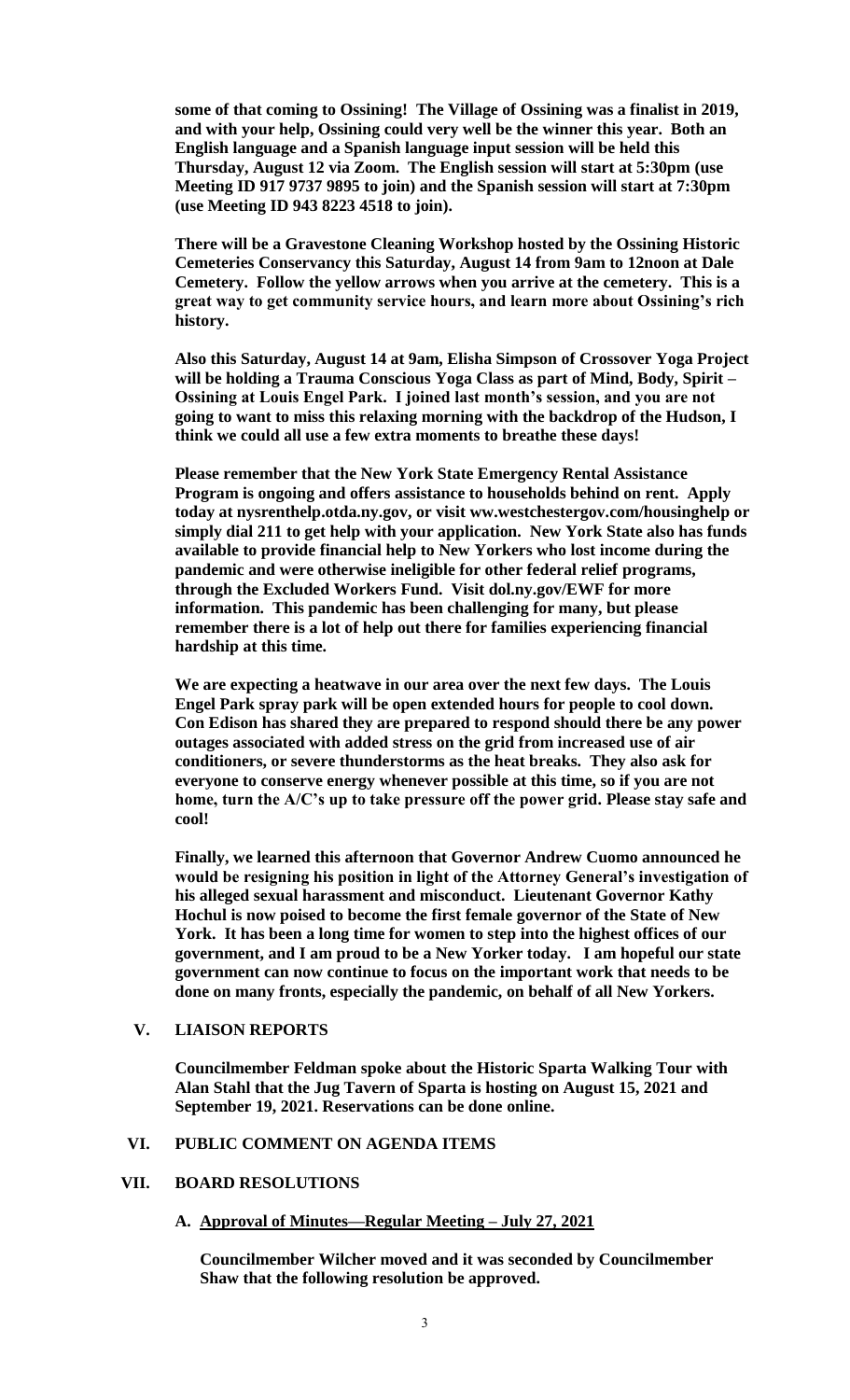**Resolved, that the Town Board of the Town of Ossining hereby approves the July 27, 2021 minutes of the Regular Meeting as presented.**

**Motion: Carried**

## **B. Approval of Voucher Detail Report**

**Councilmember Shaw moved and it was seconded by Councilmember Wilcher that the following resolution be approved.** 

**Resolved, that the Town Board of the Town of Ossining hereby approves the Voucher Detail Report dated August 10, 2021 in the amount of \$614,129.02.**

**Motion: Carried**

## **C. Standard Work Day and Reporting Resolution for Elected and Appointed Officials**

**Councilmember Wilcher moved and it was seconded by Councilmember Shaw that the following resolution be approved.** 

#### **BE IT RESOLVED, that the Town of Ossining/30042 hereby established the following standard work days for these titles and will report the officials to the New York State and Local Retirement based on their record of activities:**

| <b>Name</b>               | <b>SSN</b>  | <b>NYSLRS</b><br>ID | Tittle              | <b>Current Term</b><br>Begin & End | <b>Standard</b><br>Work | Record of<br><b>Activities</b> | Pay<br><b>Frequency</b> |
|---------------------------|-------------|---------------------|---------------------|------------------------------------|-------------------------|--------------------------------|-------------------------|
|                           |             |                     |                     | <b>Dates</b>                       | Day                     | Result                         |                         |
| <b>Elected Officials:</b> |             |                     |                     |                                    |                         |                                |                         |
| JEFFREY W.                | XXX-XX-2944 | R11953732           | <b>TOWN JUSTICE</b> | $01/01/2021$ -                     |                         | 4.74                           | <b>BIWEEKLY</b>         |
| GASBARRO                  |             |                     |                     | 12/31/2024                         |                         |                                |                         |
| <b>GREGORY G.</b>         | XXX-XX-4440 | R10829843           | TOWN COUNCIL        | $1/1/2020$ -                       | 7                       | 3.15                           | <b>BIWEEKLY</b>         |
| <b>MEYER</b>              |             |                     | <b>MEMBER</b>       | 12/31/2023                         |                         |                                |                         |
| <b>BENJAMIN L.F.</b>      | XXX-XX-7263 | R13068245           | <b>TOWN JUSTICE</b> | $1/1/2020$ -                       |                         | 4.17                           | <b>BIWEEKLY</b>         |
| <b>LEAVITT</b>            |             |                     |                     | 12/31/2023                         |                         |                                |                         |
| <b>SUSANNE</b>            | XXX-XX-7051 | R11221070           | <b>TOWN CLERK</b>   | $1/1/2020$ -                       |                         | 20.53                          | <b>BIWEEKLY</b>         |
| <b>DONNELLY</b>           |             |                     |                     | 12/31/2023                         |                         |                                |                         |

**Supervisor Levenberg said the following: The New York State Retirement System requires elected officials, especially those who are part-time, to keep track of the hours worked for the municipality so their service credit for purposes of retirement can be accurately reflected. Due to the pandemic, the Retirement System has granted leniency so elected officials can get a more accurate count of their hours worked since most had their work reduced during the pandemic, especially those who worked for the courts as the courts were closed for several months in 2020. We are a bit delayed catching up with our new elected officials from 2020 and 2021, but happy to be accepting this tonight so we can get things accounted for.**

**Motion: Carried**

#### **D. New York State Liquor Authority Special Event Permit Application – Ossining Fire Department**

**Councilmember Wilcher moved and it was seconded by Councilmember Shaw that the following resolution be approved.** 

**Resolved that the Town Board of the Town of Ossining hereby authorizes the Supervisor to sign the Landlord Authorization Form for the New York State Liquor Authority Special Event Permit Application made by Ossining Fire Department, for the Westchester County Volunteer Firemen's Association Convention to take place on September 16, 2021, September 17, 2021, and September 18, 2021 at Louis Engel Park; and** 

**Be it further Resolved, that the applicant will provide proof of insurance and the letter of indemnity to the Town in a form acceptable to Counsel to the Town.**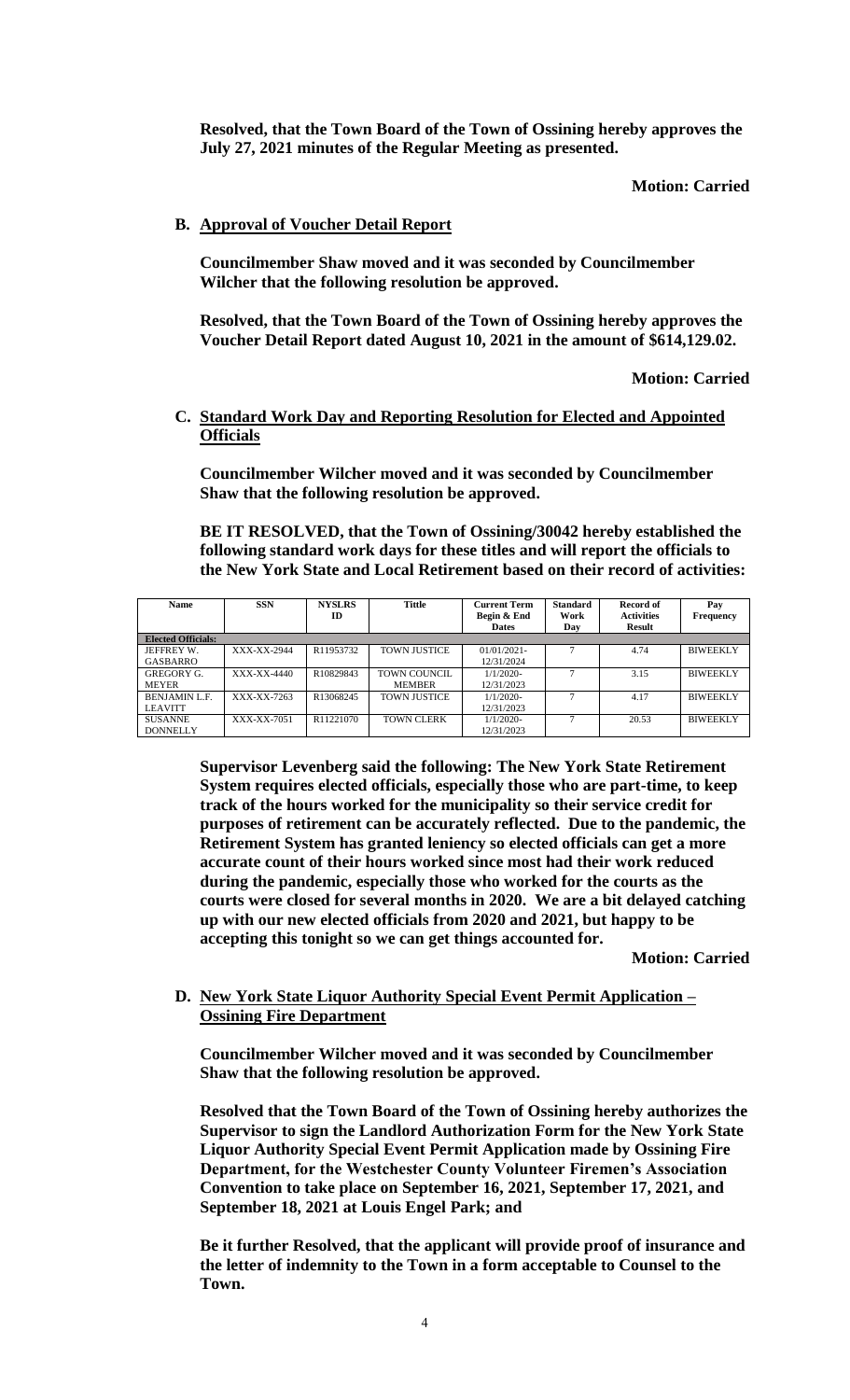**Supervisor Levenberg said the following: Ossining will be hosting the Westchester County Volunteer Firemen's Association Convention this September and the Ossining Fire Department has requested to serve alcohol at Louis Engel Park as part of their celebrations, which requires approval by the Town Board.**

**Motion: Carried**

## **E. Proposal – LocalBlue Solutions**

**Councilmember Wilcher moved and it was seconded by Councilmember Shaw that the following resolution be approved.** 

**Resolved, that the Town Board of the Town of Ossining hereby accepts the proposal from LocalBlue Solutions for social media, regular communications, community partnerships, and Community Equity Task Force through December 31, 2021 at a fee not to exceed \$9,289.50.** 

**Supervisor Levenberg said the following: I will be abstaining from this vote, as Acacia Mauriello, the president of Local Blue Solutions did work for my campaign in the primary season. I am going to turn it over to my Deputy Supervisor, Greg Meyer, to lead this vote.**

> **Motion: Carried Abstained: Levenberg**

**F. Contract – HDC2-FFCR Act & HDC3 CARES Act Funding for Title IIIC-1/IIIC-2 Nutrition Programs, PY 2020-2021**

**Councilmember Shaw moved and it was seconded by Councilmember Wilcher that the following resolution be approved.** 

**Resolved, that the Town Board of the Town of Ossining authorizes the Supervisor to sign an agreement with the Westchester County Department of Senior Programs and Services for the purposes of receiving \$59,148 in grant funding under the HDC2-FFCR Act & HDC3 CARES Act for Title IIIC-1/IIIC-2 Nutrition Programs for program year commencing March 20, 2020 and ending September 30, 2021.** 

**Supervisor Levenberg said the following: This resolution, and the next resolution, are to approve contracts for funding to the Senior Nutrition Program. Thank you to our Site Manager Lynn Muller for navigating these funding opportunities.**

**Motion: Carried**

**G. Contract – Wellness in Nutrition Program (WIN) & Nutrition Services Incentive Program (NSIP), PY 2021-2022**

**Councilmember Wilcher moved and it was seconded by Councilmember Shaw that the following resolution be approved.** 

**Resolved, that the Town Board of the Town of Ossining authorizes the Supervisor to sign an agreement with the Westchester County Department of Senior Programs and Services for the purposes of receiving \$47,566 in grant funding under the Wellness in Nutrition Program (WIN) & Nutrition Services Incentive Program (NSIP) for program year commencing April 1, 2021 and ending March 31, 2022.** 

**Motion: Carried**

**H. Resolution Rescheduling Work Session**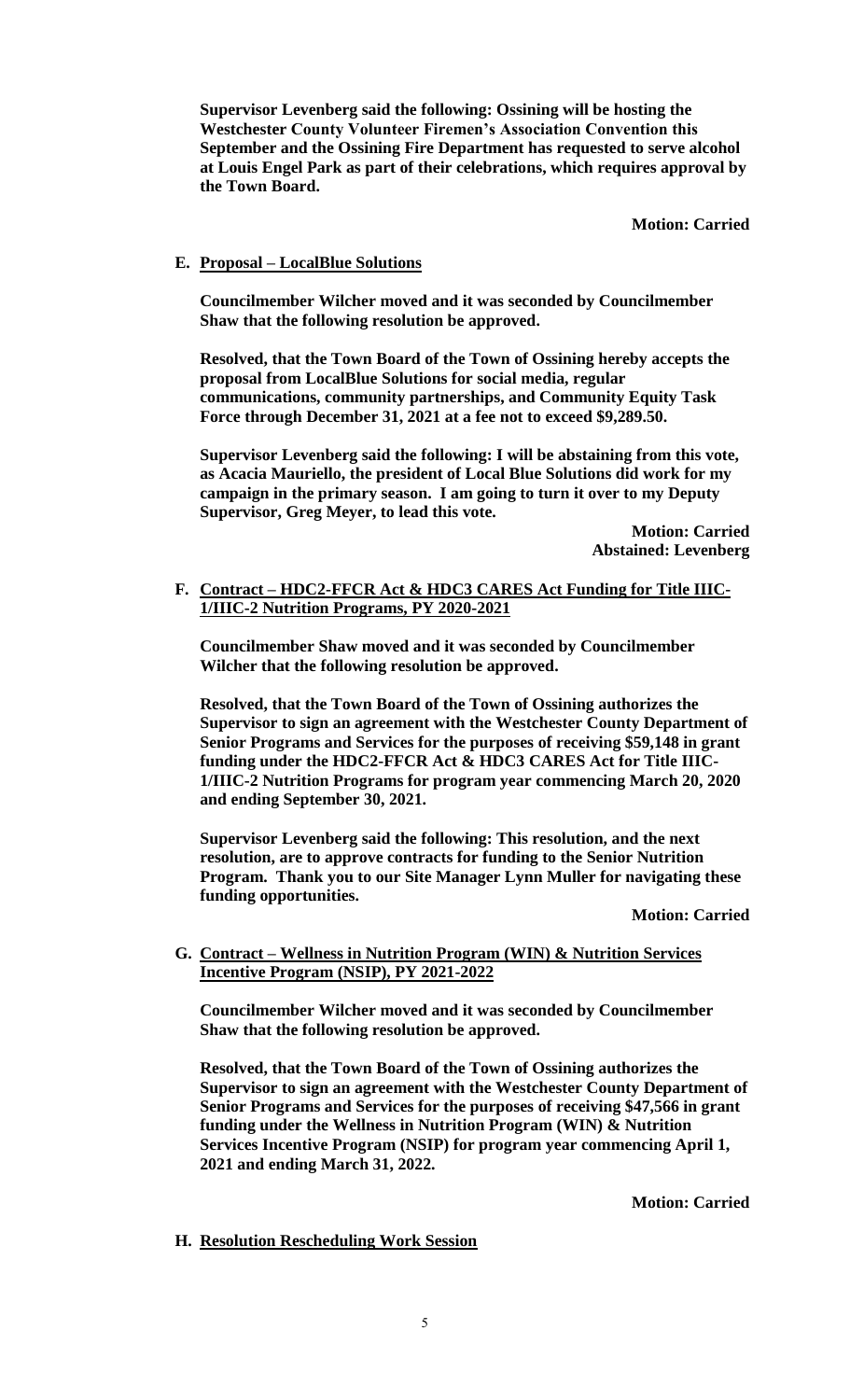**Councilmember Wilcher moved and it was seconded by Councilmember Shaw that the following resolution be approved.** 

**WHEREAS, the Town Board currently has a work session scheduled for Wednesday, September 8, 2021 in the first floor conference room of 16 Croton Avenue; and**

**WHEREAS, it has come to the Town Board's attention that there is a conflict with this meeting date as the Village Board of Trustees has a meeting scheduled for the same time and place; and**

**WHEREAS, due to Labor Day, Rosh Hashanah, and the Westchester Municipal Officials Association Meeting, there is no viable date for the Town Board to hold its work session the week of September 6-10, 2021, and**

**NOW THEREFORE,**

**BE IT RESOLVED, the Town Board hereby reschedules its work session to Tuesday, August 31, 2021 to be held in the first floor conference room at Town Hall (16 Croton Avenue) at 7:30 p.m. and via Zoom videoconferencing with access information available at https://www.townofossining.com/cms/ and**

**BE IT FURTHER RESOLVED, the Town Clerk is hereby directed to notice said meeting as required by law.** 

**Supervisor Levenberg said the following: August is a month with five Tuesdays, and due to various scheduling conflicts the first week in September, we are moving our first Work Session in September to August's fifth Tuesday and instead taking a week off from meetings the week of Labor Day/Rosh Hashanah.** 

**Motion: Carried**

# **I. Resolution – Conservation Easement for MGM Design & Construction Group, LLC**

**Councilmember Feldman moved and it was seconded by Councilmember Shaw that the following resolution be approved.** 

**WHEREAS, as a condition of the minor subdivision plat approval granted by the Planning Board for the property located on the easterly side of Hawkes Avenue to the north of its intersection with Croton Dam Road, MGM Design & Construction Group, LLC is required to enter into a conservation easement with the Town in order to ensure a portion of the property containing natural features remains in its natural and undisturbed state in perpetuity and no construction, excavation or soil disturbance is allowed or permitted to occur; and** 

**NOW THEREFORE,** 

**BE IT RESOLVED, the Town Board hereby authorizes the Supervisor to execute the Conservation Easement submitted by MGM Design & Construction Group, LLC signed July 26, 2021; and**

**BE IT FURTHER RESOLVED, the Supervisor is authorized to sign all documents reasonably necessary to have the Easement recorded with the County Clerk.**

**Motion: Carried**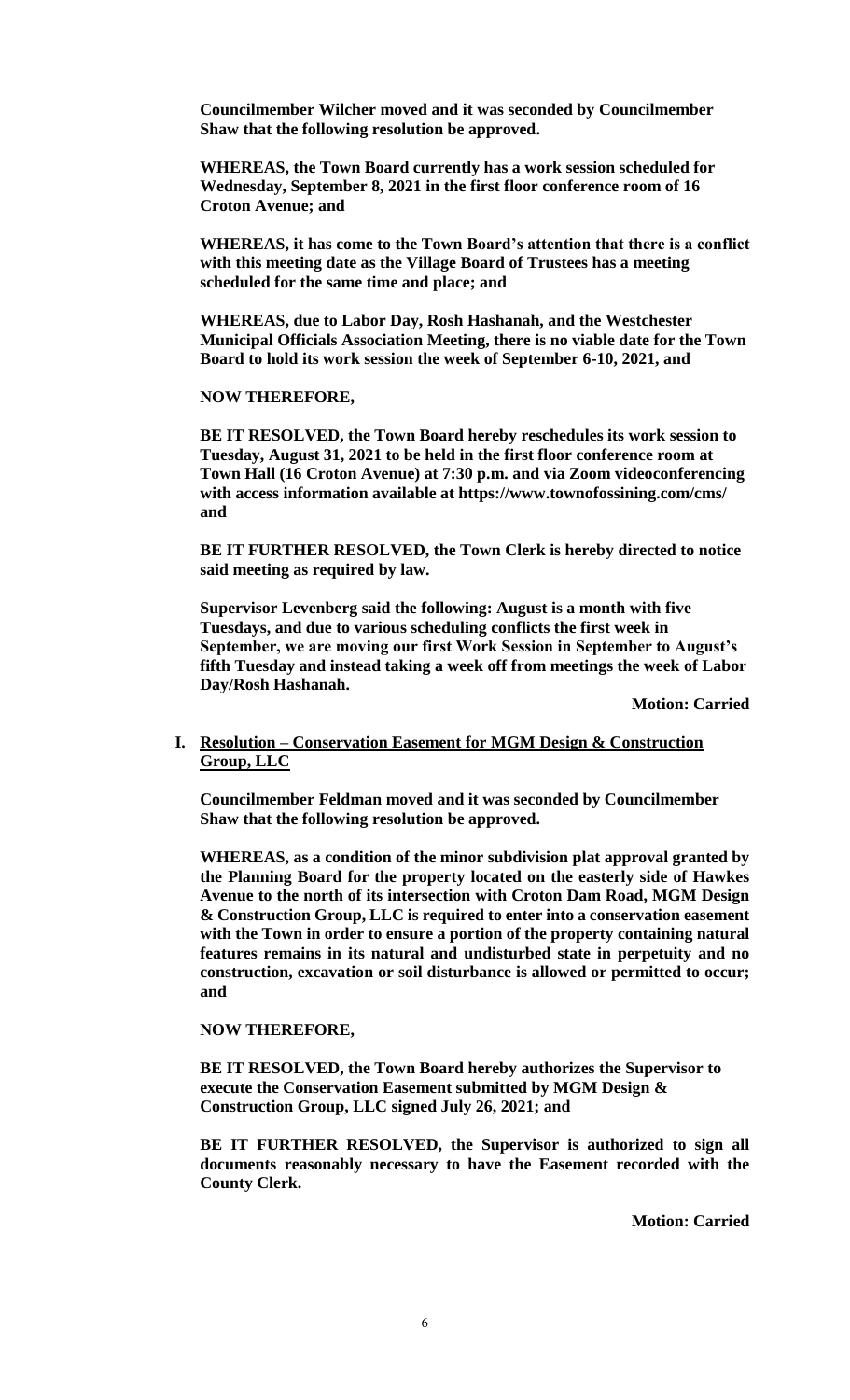**J. Calling for a Public Hearing in the matter of a Local Law to opt out of allowing on-site cannabis consumption sites in the unincorporated Town of Ossining**

**Councilmember Feldman moved and it was seconded by Councilmember Shaw that the following resolution be approved.** 

**Resolved, that the Town Board of the Town of Ossining hereby calls for a Public Hearing to be held on Tuesday, August 24, 2021 at 7:30 p.m. in the First Floor Boardroom at the Ossining Municipal Building, 16 Croton Avenue, Ossining, NY 10562 and via Zoom videoconferencing (which information will be available at [www.townofossining.com\)](http://www.townofossining.com/), in the matter of a Local Law to opt out of allowing on-site cannabis consumption sites in the unincorporated Town of Ossining.**

**Supervisor Levenberg said the following: At our next Town Board Legislative Session, we will open a public hearing to consider a local law to opt-out of on-site cannabis consumption. This local law would not apply to dispensaries, which would mean they would be allowed in the Unincorporated Town by default according to NYS law. This follows suit with the Village of Ossining, and we look forward to hearing more from the community as part of the upcoming public hearing on this local law.**

**Motion: Carried**

# **VIII. MONTHLY REPORTS**

**Councilmember Shaw moved and it was seconded by Councilmember Wilcher that the following resolution be approved.** 

**Resolved, that the Town Board of the Town of Ossining hereby accepts the following monthly reports for the month of July 2021:**

- **Town Clerk**
- **Town Building Department**
- **GE Helicopter**
- **Tax Receiver**
- **Town Supervisor**
- **Town Highway Department**

**Motion: Carried**

# **IX. VISITOR RECOGNITION**

*Visitors shall be accorded one (1) four (4) minute opportunity to speak*

**Gabrielle Hamilton spoke about how she enjoyed the Sustainable Westchester presentation and how she is going to look into attending the Jug Tavern tour.** 

# **X. ADJOURNMENT**

**At 8:27 P.M., Councilmember Shaw motioned to adjourn to Executive Session for advice of counsel, personnel, and collective bargaining, and Councilmember Feldman seconded.**

**Motion Carried: Unanimously**

**At 9:01 P.M., Councilmember Shaw motioned to leave Executive Session and Councilmember Meyer seconded.**

**Motion Carried: Unanimously**